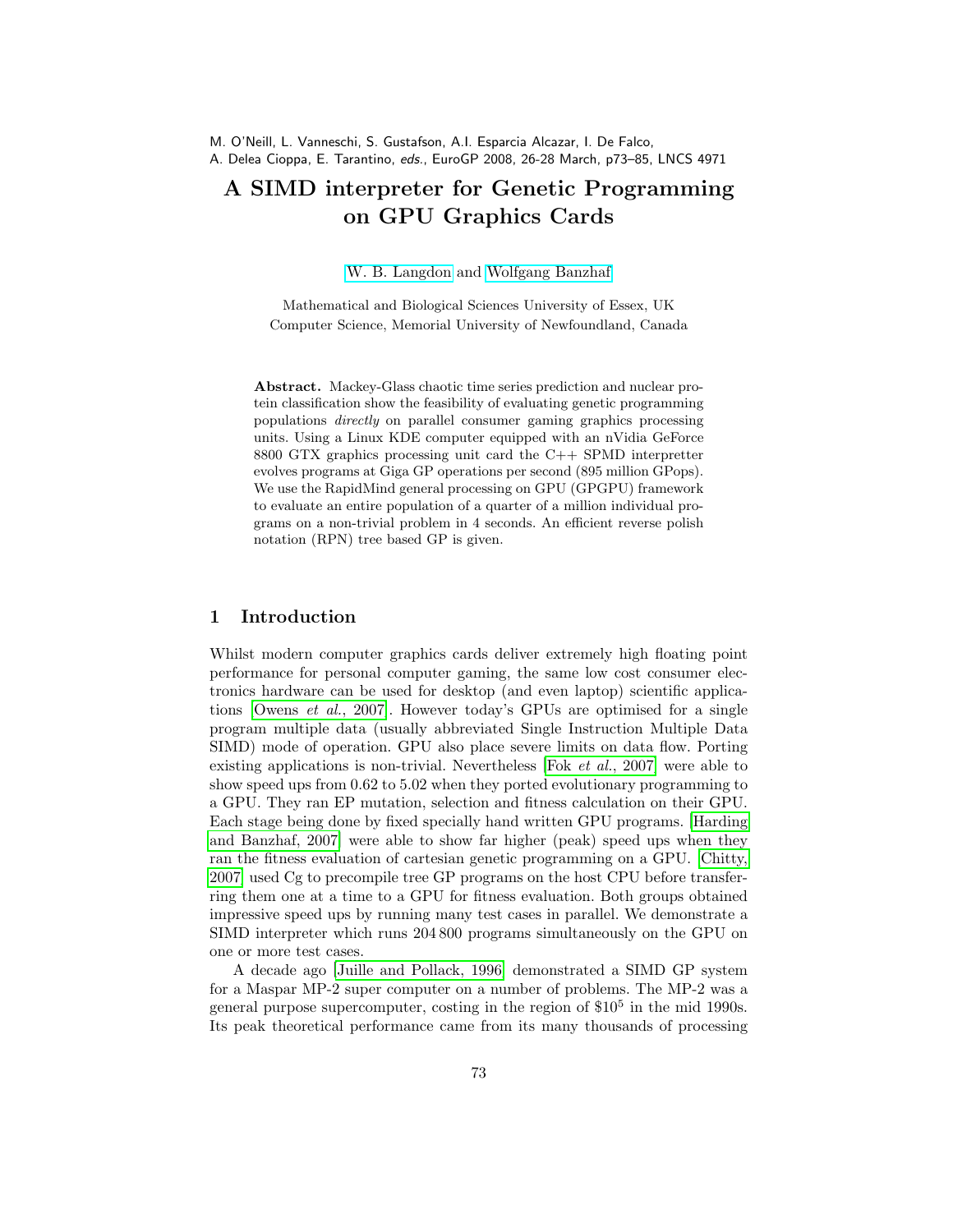

<span id="page-1-0"></span>Fig. 1. The SIMD interpreter loops continuously through the whole genetic programming terminal and function sets for everyone in the population. GP individuals select which operations they want as they go past and apply them to their own data and their own stacks.

elements (PE) and the rapid bidirectional 2D data mesh interconnecting them. Jullie's coevolutionary problems were able to exploit the rapid transfer between neighbouring PEs. Less than 200 MP-2 were sold whereas a successful GPU typically has up to 128 independent processors and can be found in literally millions of homes. Even a top of the range GPU can be had for about  $\pounds 350$ .

In GPUs data describing scenes are imagined to flow into the processors, which transform them and transmit them onto the next processing stage (or to the user's screen). Typically recursion is not used. Part of the GPUs speed comes from specialising this data stream and avoiding the possibility of expensive side-to-side interaction. This restriction enables the GPU to schedule work freely without user intervention between the available processors. Indeed adding more processors can improve performance immediately without redesigning the application. However it makes it difficult to do some operations. The GPU should not be regarded as a "general purpose" computer. Instead it appears to be best to leave some (low overhead) operations to the CPU of the host computer.

Previously the parallelism of GPUs has been exploited by evaluating an individual's fitness by running it simultaneously on multiple training examples. Here we evaluate the entire GP population in parallel. Multiple training examples are not needed. How is this possible on a Single Instruction Multiple Data computer? Essentially the trick is to use one interpreter as the "single instruction"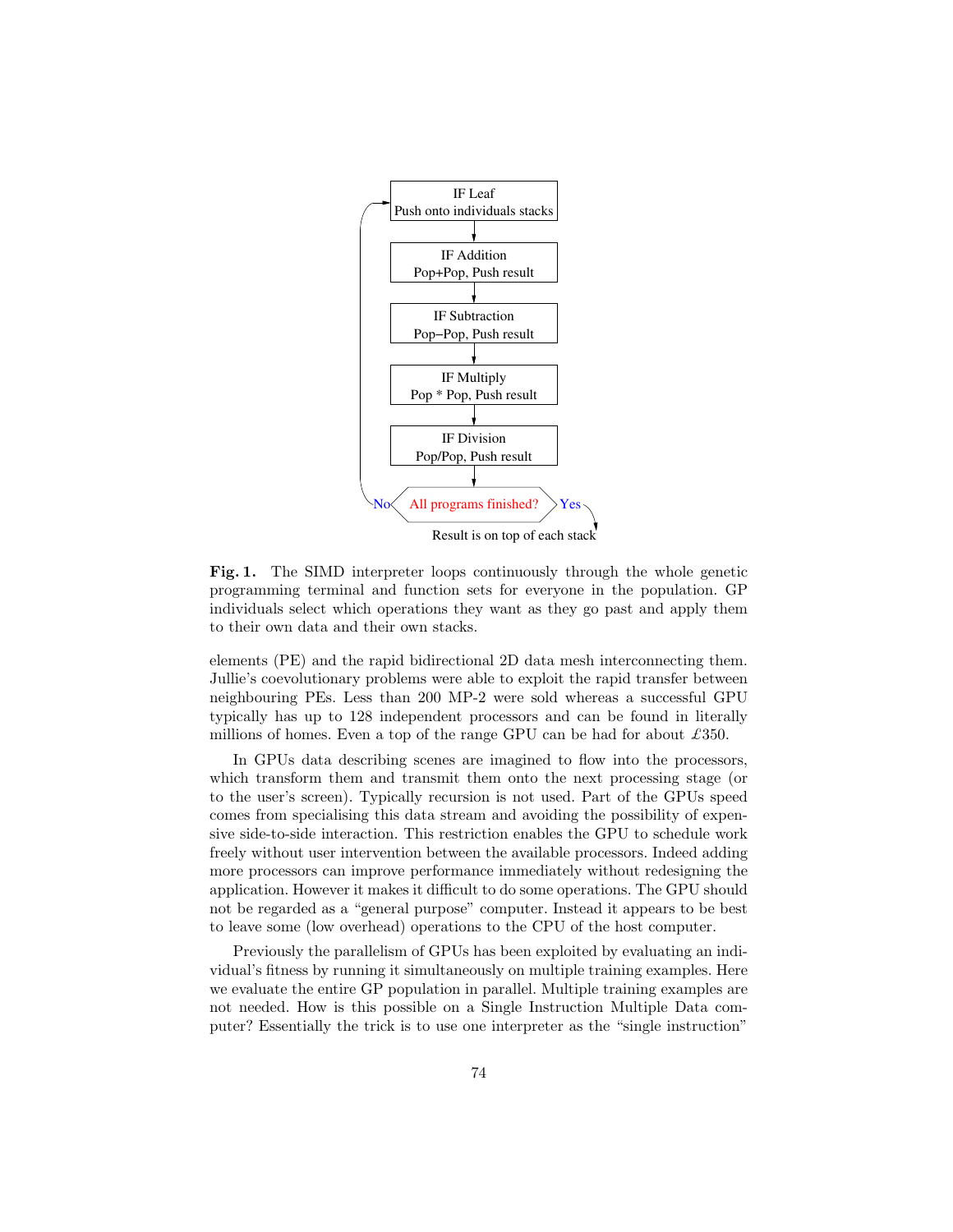stream and treat the programs it interprets as "multiple data" items. Figure [1](#page-1-0) shows the essential inner loop of the SIMD interpreter. The loop runs on every computing element in the GPU. One complete cycle around the loop is used to evaluate each leaf and function in the GP tree. E.g. five instructions (push  $+$  - $\times$ and  $\div$ ) are needed for each primitive. In the SIMD interpreter, the role of the interpreted data item is to select which of the five is used. (The results of other four are discarded.) Effectively each GP individual acts as a sieve saying which operation it wants performed next. Whilst this introduces a new overhead, use of cond instructions to skip the four unwanted instructions and the speed of the GPU makes our approach viable. The SIMD interpreter can support more than four functions, but, in principle, the overhead increases with the size of the function set. While multi-ops, conditionals, loops, jumps, subroutines and recursion are possible, they are not included in these benchmarks.

The next section discusses some other previous parallel GP systems. The section following it discusses possible implementation avenues and why we chose RapidMind. This is followed by descriptions of our two benchmarks (Sections [4](#page-4-0) and [5\)](#page-6-0). Whilst Section [6](#page-7-0) describes the performance of the interpreter in practise and relates it to other work. This is followed by a discussion, future work (Section [7\)](#page-8-0) and our conclusions (Section [8\)](#page-10-0).

# 2 Parallel Genetic Programming

While most GP work is conducted on sequential computers, the algorithm typically shares with other evolutionary computation techniques at least three computationally intensive features, which make it well suited to parallel hardware. 1) Individuals are run on multiple independent training examples. 2) The fitness of each individual could be calculated on independent hardware in parallel. 3) Lastly sometimes experimenters wish to assign statistical confidence to the stochastic element of their results. This typically requires multiple independent runs of the GP. The, comparative, ease with which EC can exploit parallel architectures has lead to the expression "embarrassingly parallel".

Early work includes Ian Turton's use of a GP written in Fortran running on a Cray super computer [\[Turton](#page-12-1) et al., 1996]. Koza popularised the use of Beowulf workstation clusters where the population is split into separately evolving demes with limited emigration between compute nodes [\[Andre and Koza,](#page-11-4) [1996;](#page-11-4) [Bennett III](#page-11-5) et al., 1999] or workstations [Page et al.[, 1999\]](#page-12-2). Indeed as [\[Chong and Langdon, 1999;](#page-11-6) Gross et al.[, 2002\]](#page-11-7) showed by using Java and the Internet, the GP population can be literally spread globally. Alternatively JavaScript can be used to move interactive fitness evaluation to the user's own home but retain elements of a centralised population [\[Langdon, 2004\]](#page-12-3).

Others have used special purpose hardware. For example, while [\[Eklund,](#page-11-8) [2003\]](#page-11-8) used a simulator, he was able to show how a linear machine code GP might be run very quickly on a field programmable gate array using VHDL to model sun spot data. However his FPGA architecture is distant from a GPU.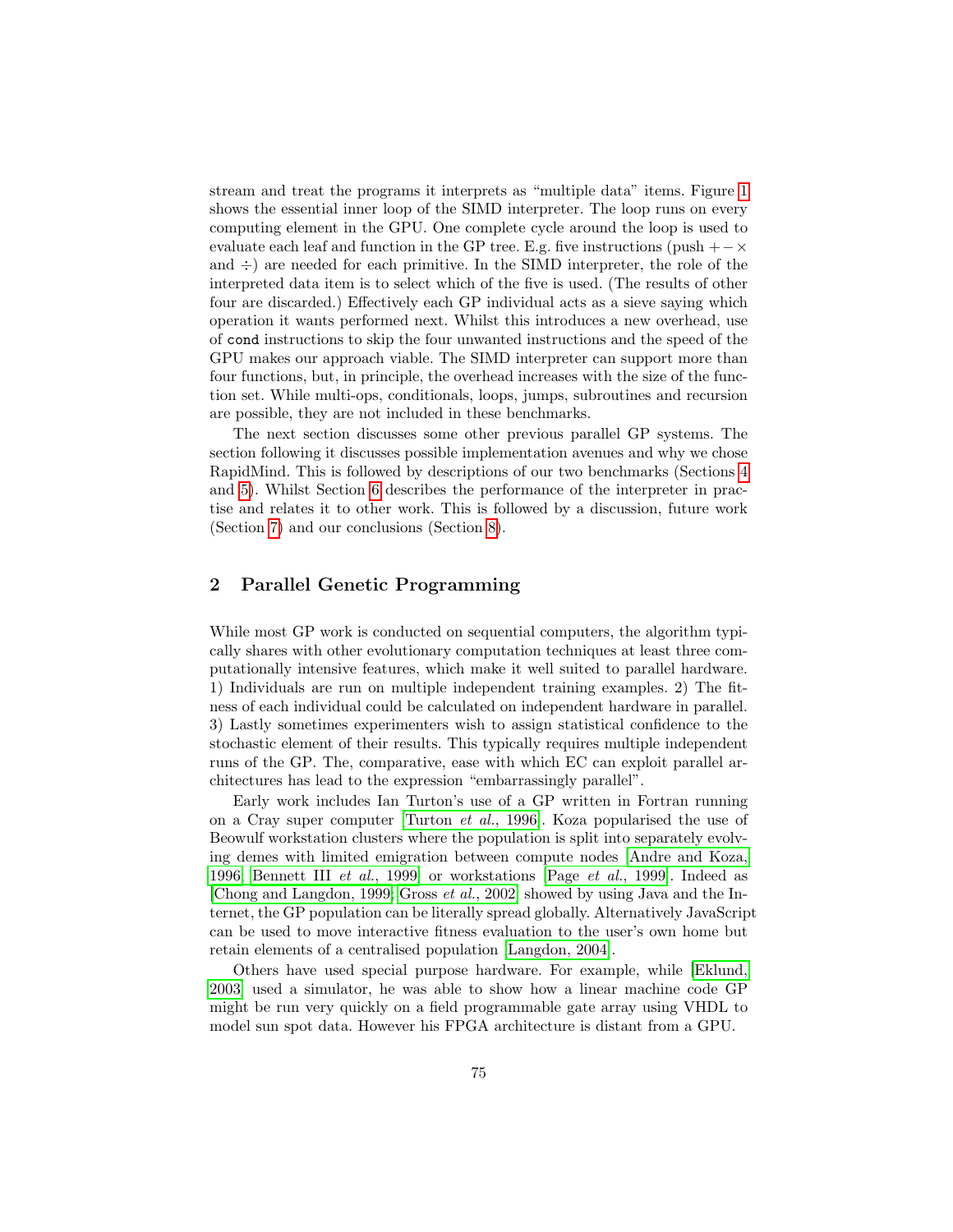

<span id="page-3-0"></span>Fig. 2. Major data structures for Mackey-Glass. At the start of the run the interpreter is compiled on the CPU (left hand side). It and the training data are loaded onto the GPU (righthand side). Every generation the whole population is transfered to the GPU. Each individual is interpreted using its own stack and local variables (k, J, i, PC) and its RMS error is calculated. The error is is used as the programs' fitness. All transfers are made automatically by RapidMind.

In summary GP can and has been parallelised in multiple ways to take advantage both of different types of parallel hardware and of different features of particular problem domains. We propose a new way to exploit the inherent parallelism available in modern low cost mass market graphics hardware. Towit a GP SIMD interpreter for GPUs.

# 3 Programming Graphics Cards

Perhaps unsurprisingly the first uses of graphics processing units (GPUs) with genetic programming were for image generation Ebner *et al.*, 2005 & its refs.

[\[Harding and Banzhaf, 2007,](#page-11-1) Section 3] described the various major high level language tools for programming GPUs [\(Sh,](http://libsh.org/) [Brook,](http://graphics.stanford.edu/projects/brookgpu/) PyGPU and microsoft Accelerator). nVidia has two additional tools: CUDA and Cg (C for graphics [\[Fernando and Kilgard, 2003\]](#page-11-10)). CUDA is specific to nVidia's GPUs. While Sh [\[McCool and Du Toit, 2004\]](#page-12-4) is still available from SourceForge, its development is effectively frozen at Sh 0.8.0 and McCool recommends using its replacement from RapidMind. Unlike Sh, RapidMind is not free, however www.rapidmind.net issues licences, code, tutorials and documentation to developers. They host a developers' forum and offer prompt and effective support. Like Sh, RapidMind is available for both microsoft directX and unix OpenGL worlds and is not tied to a particular manufacturer's GPU hardware. Indeed recently they started to support parallel programming on the cell processor. However  $C++$  code written for RapidMind's libraries is not portable to other systems. Another nice feature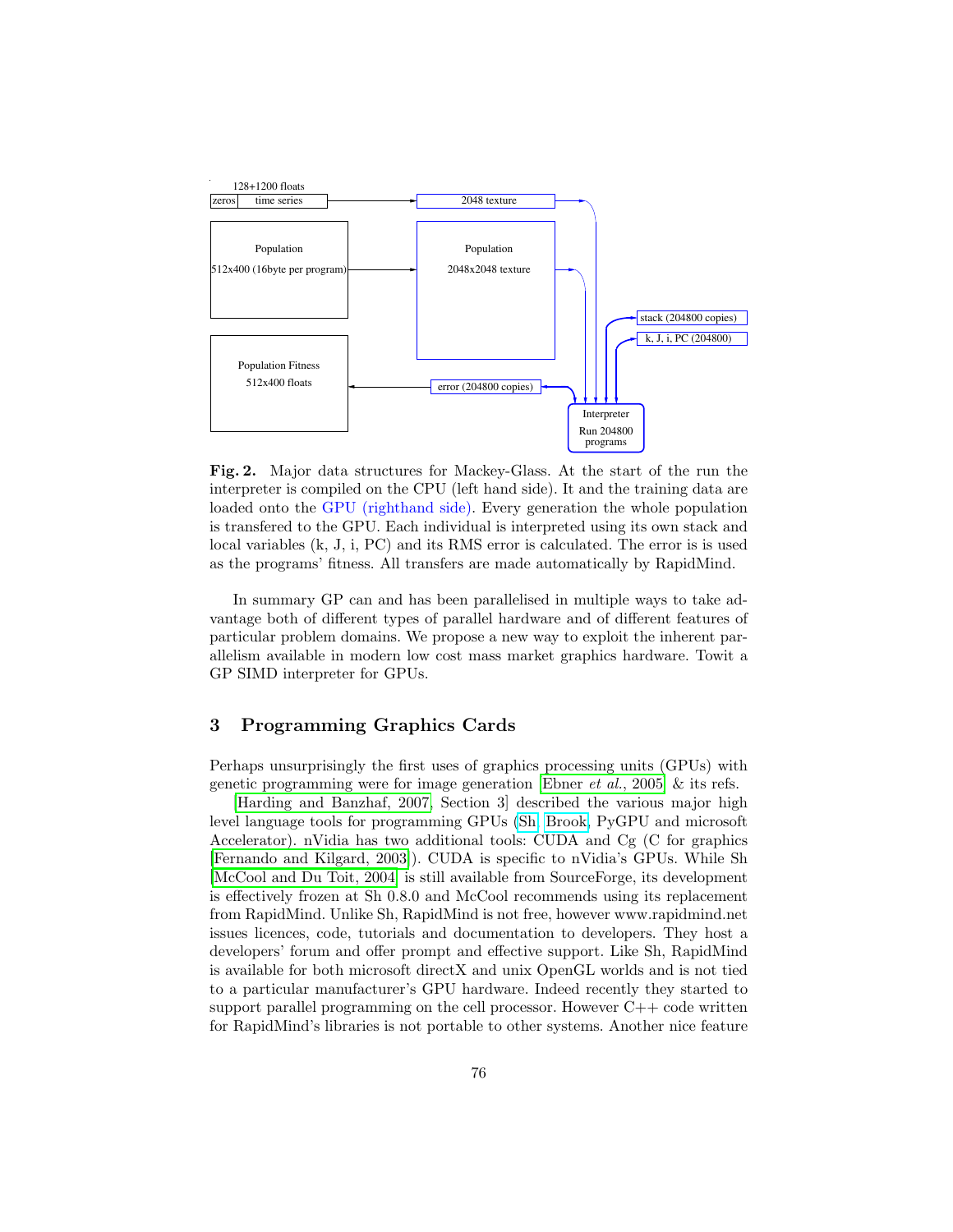of RapidMind is that it frees the C++ programmer from the need to learn graphics jargon and conceals many hardware limitations.

# <span id="page-4-0"></span>4 Mackey-Glass

The Mackey-Glass chaotic time series is described in [\[Langdon and Banzhaf,](#page-11-11) [2005b;](#page-11-11) [Langdon and Banzhaf, -\]](#page-11-12). Briefly the GP is given historical data from a series of 1200 points one time step apart and asked to predict the next value. It is allowed to see data up to 128 time steps in the past. Figure [2](#page-3-0) and Table [1](#page-4-1) describe our implementation.

<span id="page-4-1"></span>Table 1. GPU GP Parameters for Mackey-Glass time series prediction.

| Function set: ADD SUB MUL DIV operating on floats                                       |  |  |  |  |  |
|-----------------------------------------------------------------------------------------|--|--|--|--|--|
| Terminal set: Registers are initialised with historical values of time series. D128 128 |  |  |  |  |  |
| time steps ago, D64 64, D32 32, D16 16, D8 8, D4 4, D2 2 and finally D1                 |  |  |  |  |  |
| with the previous value. Time points before the start of the series are set             |  |  |  |  |  |
| to zero (cf. zeros top of Figure 2). Constants $0, 0.01, 0.02, \ldots 1.27$             |  |  |  |  |  |
| RMS error                                                                               |  |  |  |  |  |
| fine grained binary tournament demes [Langdon, 1998], non elitist, Pop-                 |  |  |  |  |  |
| ulation size $512 \times 400$                                                           |  |  |  |  |  |
| ramped half-and-half 1:3 (depth 1 to 3. $50\%$ of terminals are constants)              |  |  |  |  |  |
| $50\%$ subtree crossover. $50\%$ mutation (point $22.5\%$ , constants $22.5\%$ , sub-   |  |  |  |  |  |
| tree $5\%$ ). Max tree size 15, Max tree depth 4.                                       |  |  |  |  |  |
| Termination: 50 generations                                                             |  |  |  |  |  |
|                                                                                         |  |  |  |  |  |



<span id="page-4-2"></span>Fig. 3. The GP population is spread one per grid square in two dimensions. If North is better than Origin, it is copied over it. But if Origin is better, O is copied over N. (No change if equally fit.) After selection, crossover may occur between O and X. To promote mixing, 50% of crossovers swap which parent supplies the root node, so a child produced by crossover is equally likely to inherit its root from either parent. Also the neighbourhood pairing rotates  $90°$ every generation. E.g. next generation, crossover will be between O and S.

#### 4.1 Fine Grained Diffusion Model of Overlapping Demes

While it is not needed for operation with GPU, we used a fine grained diffusion model of overlapping demes [\[Langdon, 1998\]](#page-12-5), see Figure [3.](#page-4-2) This allows a low selection pressure and ready visualisation, cf. Figure [4.](#page-5-0)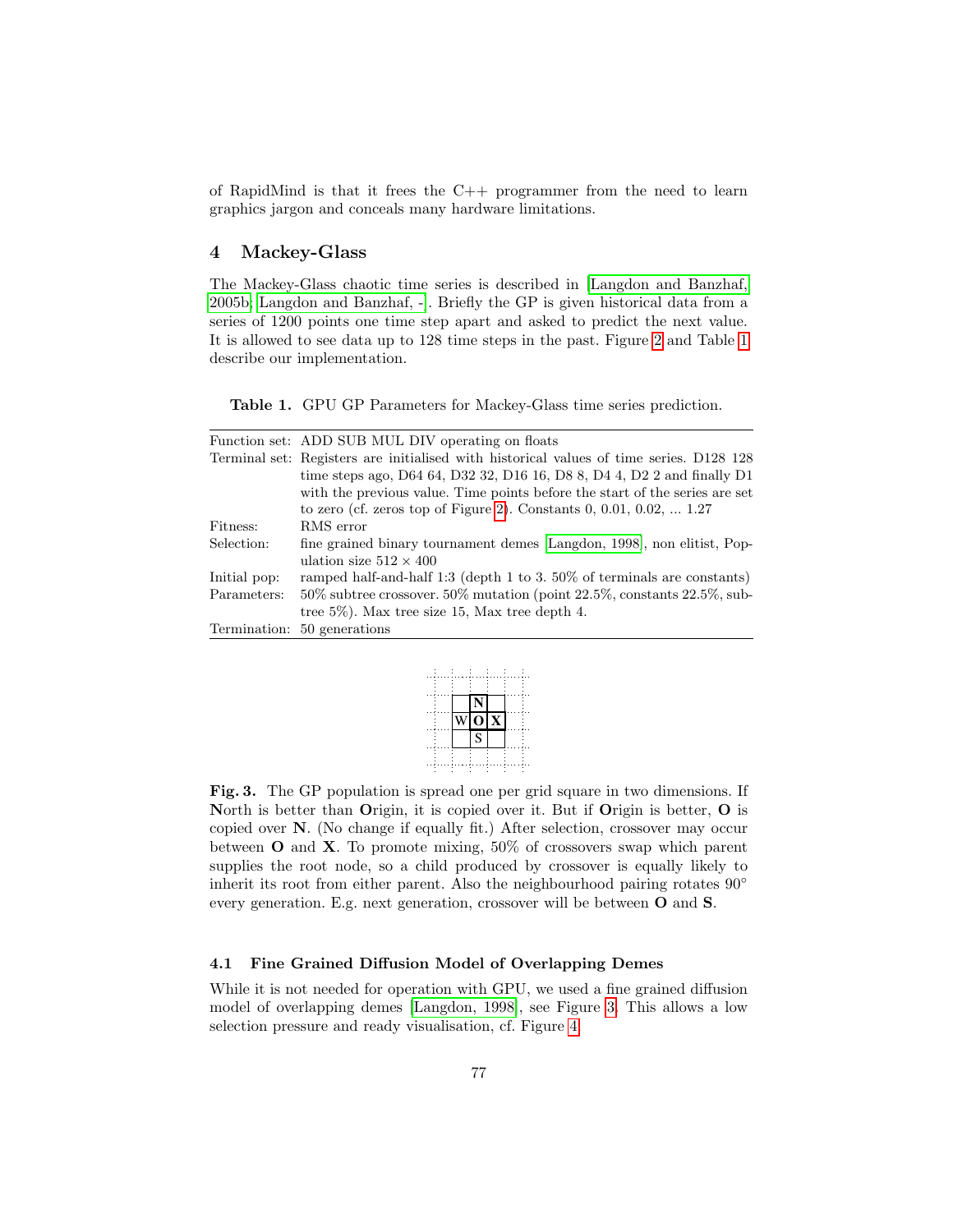

<span id="page-5-0"></span>Fig. 4. Screen shot of  $512 \times 400$  GP population after 100 generations. Colour indicates fitness (left) and syntax (right). Below are two histograms (log scale) showing distribution of population by fitness and genotypic distance from the first optimal solution. (Colour scales below each histograms.) Crossover is producing large numbers of unfit leafs (vertical lines at 540 and 600) [Poli *[et al.](#page-12-6)*, [2007\]](#page-12-6). Local convergence and the production of species is visible (esp. right). See [http://www.cs.ucl.ac.uk/staff/W.Langdon/pi2](http://www.cs.ucl.ac.uk/staff/W.Langdon/pi2_movie.html) movie.html and Google videos for animation and more explanation.

#### 4.2 Subtree Crossover and Mutation

In these experiments, the crossover and mutation rates were chosen so that all of the next population are produced either by crossover or mutation (but not both). This ensures almost all children are different from their parents.

Koza's [\[Koza, 1992\]](#page-11-13) crossover was implemented for linearised reverse polish notation. However there is no bias towards using functions rather than terminals as crossover points. If a pair of crossover points would cause either offspring to be too big or too deep, both are rejected and a new pair chosen again.

One of three types of mutation are used: subtree mutation, point mutation and constant creep mutation. In subtree mutation a subtree is chosen uniformly at random and replaced with a subtree created by the ramped half-and-half (depth 0:1, i.e. leaf or 1 function+2 leafs) algorithm used to create the initial population. If the mutation point is already at the maximum depth, then the subtree is replaced by a randomly chose leaf. If the mutant tree is too big it is rejected and the mutation process restarted with a newly chosen mutation point.

Point mutation does not change the size or shape of the parent tree. A mutation point is uniformly chosen and replaced by a function or leaf with the same arity using the same random selection technique as was used in the initial population. Repeated mutations are applied until, the mutated tree is syntactically different from its parent.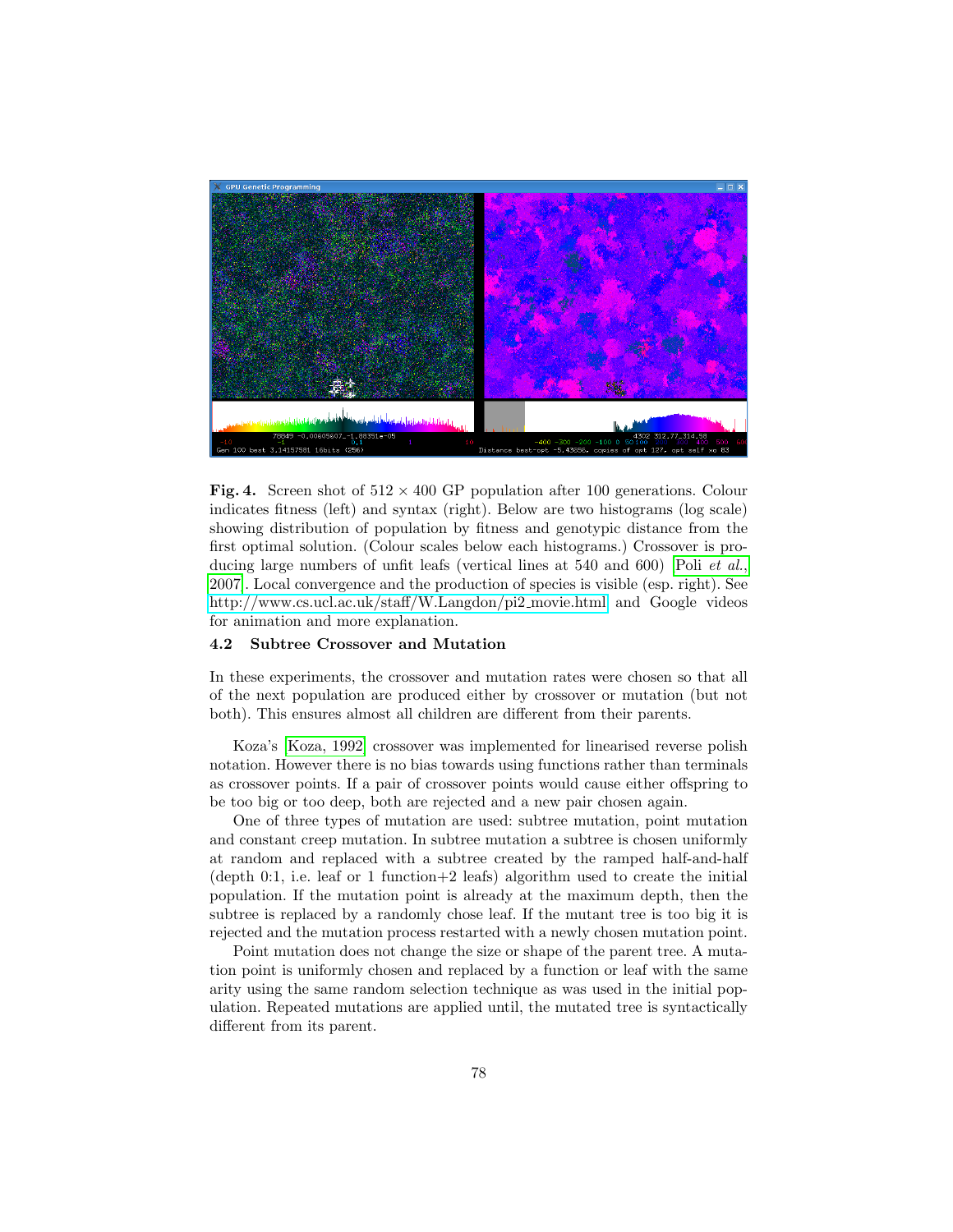<span id="page-6-1"></span>Table 2. Mackey-Glass prediction error after 50 generations in ten runs (mul-tiplied by 128 as was used in [\[Langdon and Banzhaf, 2005a\]](#page-11-14)).

|                      |  |  |  |  |  | <b>TATCOTT</b>                                                    |
|----------------------|--|--|--|--|--|-------------------------------------------------------------------|
| RMS $error\times128$ |  |  |  |  |  |                                                                   |
| Solution size        |  |  |  |  |  | 9 11 9 9 13 9 9 9 9 9 9 9 6                                       |
| Run time secs        |  |  |  |  |  | 167.3 168.0 167.5 167.5 167.3 167.4 167.5 167.5 167.5 167.6 167.5 |

In constant creep mutation, one of the constant leafs in the tree is chosen at random. (If there are no constants, point mutation is used instead.) It is changed by just enough to give the next constant's value. (I.e. by  $\pm 0.01$  in the Mackey-Glass experiments).

### 4.3 Mackey-Glass Model Accuracy

The results of ten independent GP runs on the GPU are summarised in Table [2.](#page-6-1) The tight limit on tree size (15) and depth (4) lead to similar but smaller solutions than those reported for tree GP [\[Langdon and Banzhaf, 2005a,](#page-11-14) Table 2]. In 4 of 10 cases the results are better than the ten FXO (i.e. the smallest and fastest) subtree runs. The GPU GP runs are faster than all but two CPU runs despite having a population more than 400 times as big and performing full floating point calculations rather than 8 bit integer ones.

<span id="page-6-2"></span>Table 3. GPU SIMD GP Parameters for protein localisation.

|              | Function set: ADD SUB MUL DIV operating on floats                                               |
|--------------|-------------------------------------------------------------------------------------------------|
|              | Terminal set: Number (integer) of each of the 20 amino acids in the protein. (Codes             |
|              | B and Z are ambiguous. Counts for code B were split evenly between                              |
|              | aspartic acid $D$ and asparagine N. Those for $Z$ , between glutamic acid $E$                   |
|              | and glutamine Q.) 128 unique constants chosen from tangent distribution                         |
|              | $(50\% \text{ between } -10.0 \text{ and } 10.0)$                                               |
| Fitness:     | $\frac{1}{2}$ True Positive rate + $\frac{1}{2}$ True Negative rate [Langdon and Barrett, 2004] |
| Selection:   | fine grained binary tournament demes [Langdon, 1998], non elitist, Pop-                         |
|              | ulation size $1024 \times 1024$                                                                 |
| Initial pop: | ramped half-and-half 2:5 (50% of terminals are constants)                                       |
| Parameters:  | 50% subtree crossover. 50% mutation (point 22.5%, constants 22.5%, sub-                         |
|              | tree $5\%$ ). Max tree size 63, Max tree depth 8.                                               |
|              | Termination: 1000 generations                                                                   |

# <span id="page-6-0"></span>5 Evolving a Million Individuals for 1000 Generations Protein Location Prediction

The system was expanded to cope with: 1) a population of a million programs. 2) bigger trees. 3) deeper trees. 4) Randomised sub-selection of training cases. (See Table [3.](#page-6-2)) The task chosen was to predict the location of proteins within the cell given only their amino acid composition [\[Langdon and Banzhaf, -\]](#page-11-12)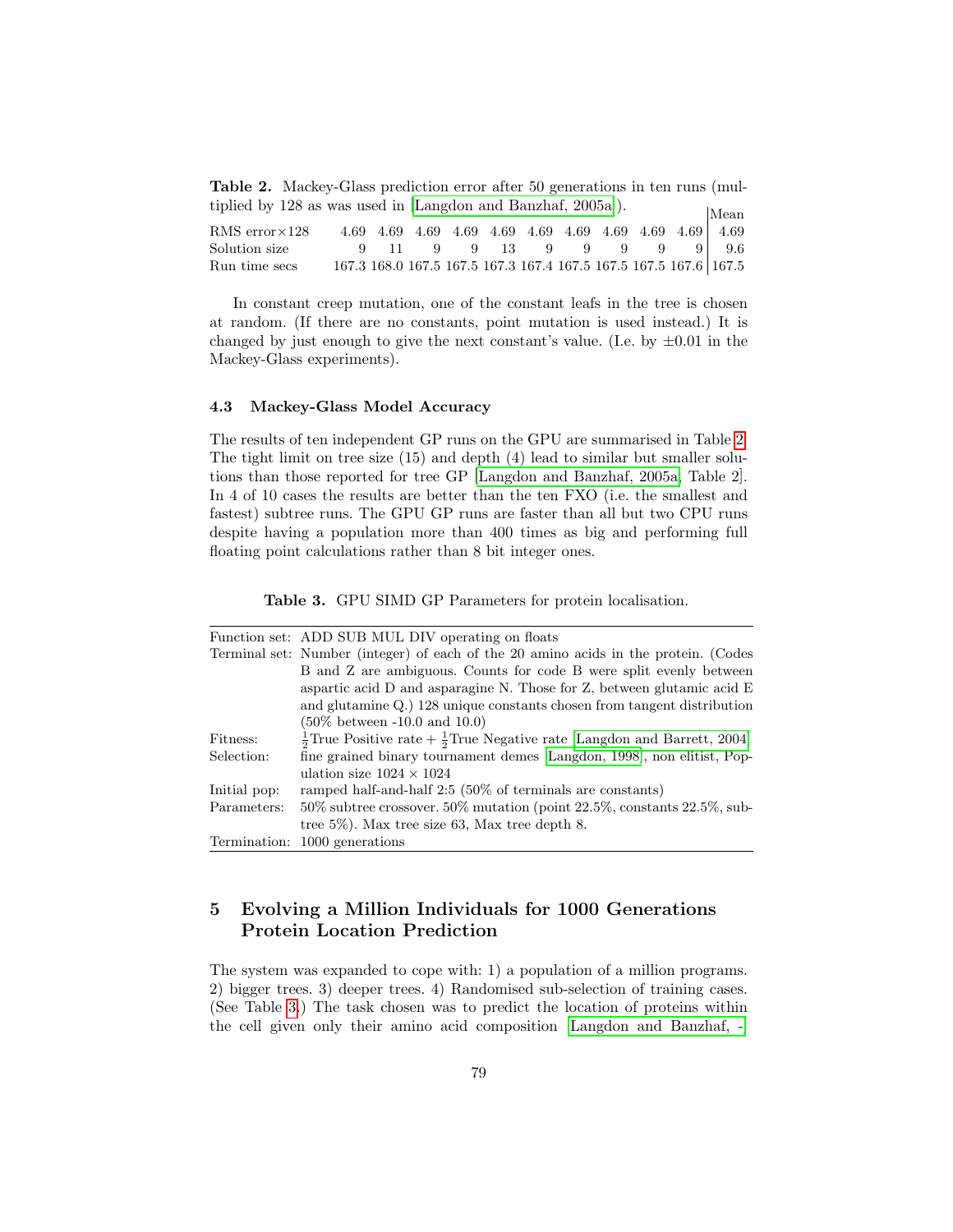[\[Harding and Banzhaf, 2007\]](#page-11-1). A 1024 by 1024 population of programs of up to 63 tree elements and maximum depth of 8 was run on 200 of 1213 randomly chosen proteins selected for training. Compared to [\[Langdon and Banzhaf, -,](#page-11-12) Table 5], in terms of predictive accuracy on unseen proteins (cf. Figure [5\)](#page-7-1) this run produced better results than one technique (FXO) and the same accuracy but a smaller solution than the other technique (two point crossover, 2XO). However the main point is a graphics card can readily evolve millions of GP programs over thousands of generations.



<span id="page-7-1"></span>Fig. 5. Fitness on 200 randomly chosen training cases in generation 1000, versus fitness on 1200 unseen proteins The strong correlations shows GP has learnt for random samples and (better yet) GP models have avoided over fitting.

# <span id="page-7-0"></span>6 Performance of SIMD Interpreter

## 6.1 Overhead of Opcode Selection

The interpreter's performance is summarised in Table [4.](#page-8-1)

We wished to estimate the overhead of the SIMD loop scheduling all of the primitives and then discarding the results of all but the 20% that are needed. To do this we selected a typical evolved Mackey-Glass program and timed how long it took the interpreter to run it. Secondly we hand build an version of the interpreter specific for this program, where every operation is needed and no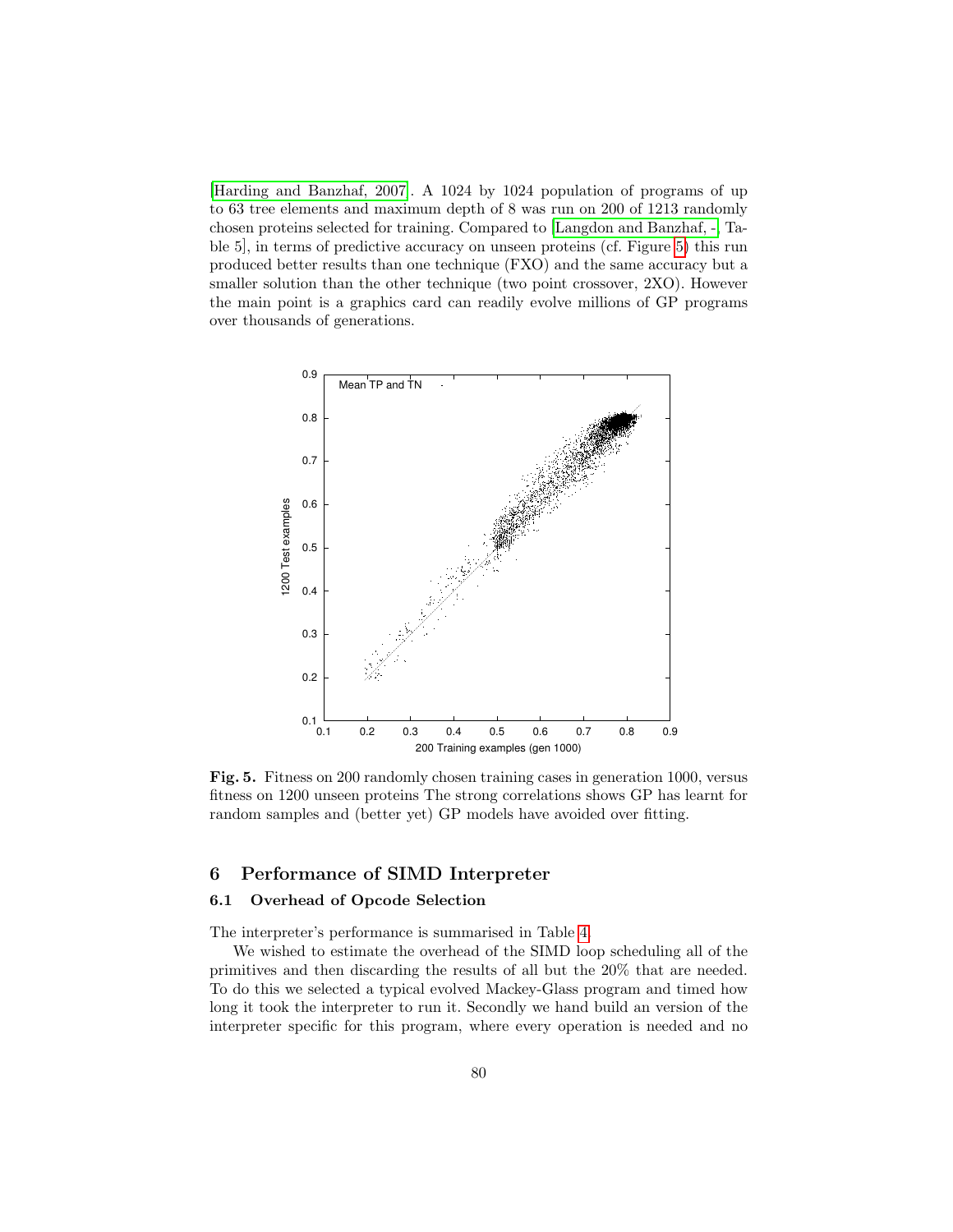<span id="page-8-1"></span>Table 4. Speed (millions GP operations/sec) of GPU interpreter on an nVidia GeForce 8800 GTX. Terminal sets  $\mathcal T$  include inputs and 128 constants.

| Experiment       | $\tau$    |                |         |      |         | $ \mathcal{F} $ Population program size test cases Speed (M GPops <sup>-1</sup> ) |
|------------------|-----------|----------------|---------|------|---------|-----------------------------------------------------------------------------------|
| Mackey-Glass     | $8 + 128$ | $\overline{4}$ | 204 800 | 11.0 | 1200    | 895                                                                               |
| Mackey-Glass     | $8 + 128$ | $\overline{4}$ | 204 800 | 13.0 | 1200    | 1056                                                                              |
| Protein          | $20+128$  | $\overline{4}$ | 1048576 | 56.9 | 200     | 504                                                                               |
| $\text{Laser}_a$ | $3+128$   | $\overline{4}$ | 18225   | 55.4 | 151 360 | 656                                                                               |
| $\text{Laser}_h$ | $9 + 128$ | 8              | 5 0 0 0 | 49.6 | 376 640 | 190                                                                               |

results are discarded. Rather than the expected five to one ratio, the standard SIMD interpreter is only 2.89 times slower than the specialised one.

A plausible explaination is that: on the GPU floating point operations such as addition and multiplication, which form the GP function set, are extremely fast. It is the GP terminals (which make up 54% of the program) which take longer since they collect the data. The functions only manipulate data already on the stack. This asymmetry in the costs of items in the SIMD dispatch loop means the addition of a few very fast operations has proportionately less impact than was expected.

Potentially this means we could expand the function set to include trigonometry, log, exponentiation, etc. Many of these are directly implemented by the GPU. While increasing the function set would not be free, the additional overhead should be small.

## 6.2 GPU Speed up

The Mackey-Glass interpreter was recoded with minimum changes to run on the CPU. A 2211MHz AMD Athlon 64 Processor 3500+ CPU evolved 50 gens of a population of 204 800 trees in 1129.59 seconds. I.e. 7 times longer than the GPU.

# <span id="page-8-0"></span>7 Discussion

In previous work [\[Harding and Banzhaf, 2007\]](#page-11-1) used the GPU exclusively for running training cases for cartesian genetic programming and showed impressive speed up in some cases but that improvement was highly variable. Indeed using the GPU was slower than the CPU in a few cases. GP program size and number of training examples per fitness evaluation appear to be critical. We have shown a way of actually executing a traditional tree GP population on the GPU card. It replaces the cost of compiling each member of the population on the CPU by the overhead of running an interpreter on the GPU. Harding's results mostly show that the GPU gives a big performance gain where the compiled GP program is run many times and the programs are large. However if programs are run few times the cost of the compiler and transfer to the GPU may not be repaid. There appears to be a nonlinearity (perhaps in the cost of starting the compiler) so that the relatively small cost of running short programs appears large compared to the cost of compiling them and transferring them to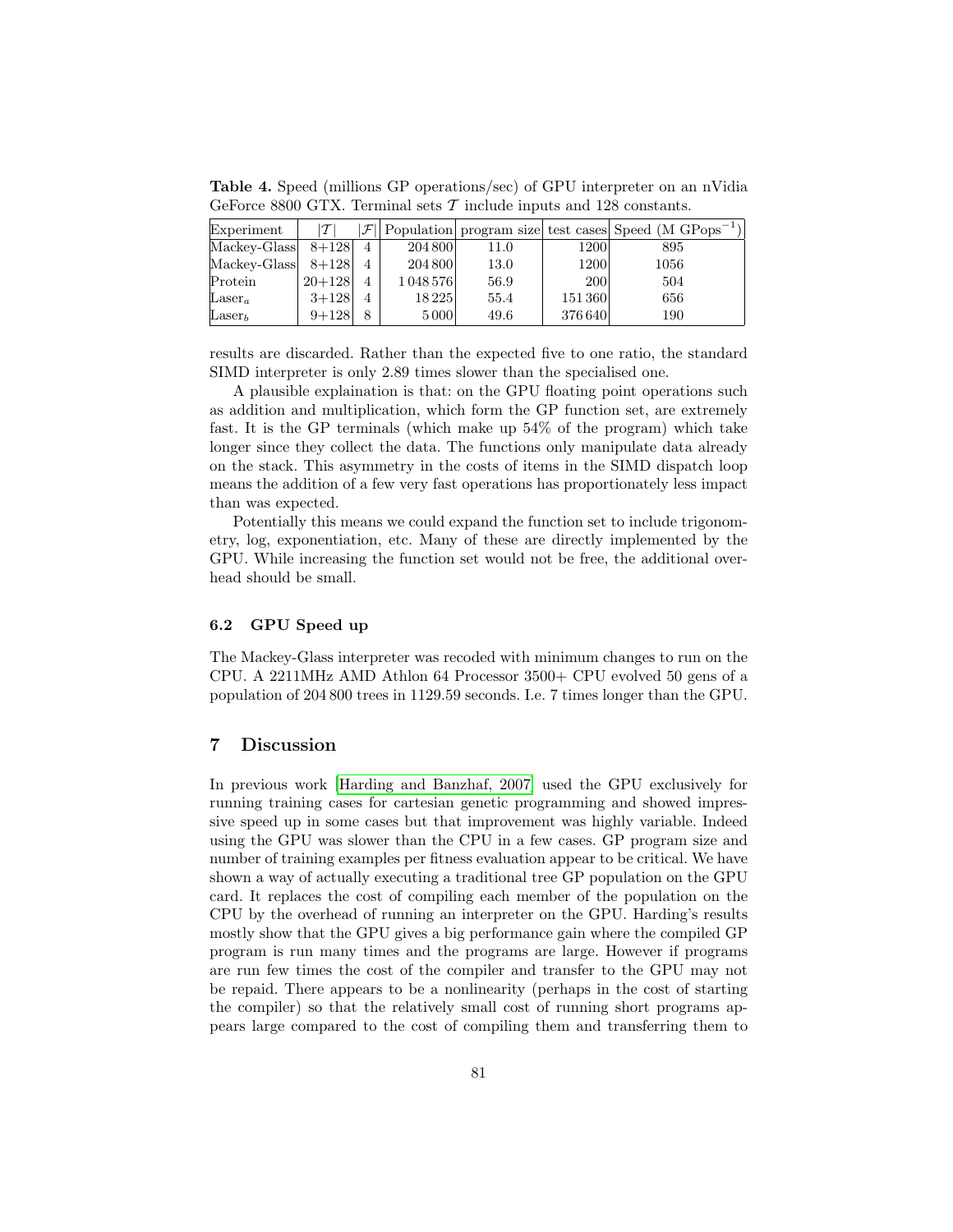the GPU. With our more traditional interpreter approach, the population is transfered without compilation overhead to the GPU and the speedup from running in parallel on the GPU appears to be more consistent. We obtain a speed up of more than an order of magnitude for very small programs.

#### 7.1 Implementation Issues

We found that the GPU would give good performance if it was given reasonable chunks of work to do. Say between 1 and 10 seconds. Then the time to transfer the population and the training data into the GPU and fitness vector out is ok.

RapidMind on a Linux platform uses the GNU C++ compiler GCC and GDB debugger. Unfortunately GCC's error reporting can be hard to interpret since RapidMind (like Sh) makes heavy use of templates. RapidMind's cross compiler for the GPU worked seamlessly.

In Sections [4](#page-4-0) and [5](#page-6-0) the interpreter explicitly loops through all the fitness cases. The GPU can also vectorise computation across cases. We did this recently for a small population and executed  $50000$  cases  $\times$  pop size in parallel. However, we anticipate it usually remains better to loop through the test cases and so reduce data communication and concentrate computation in fewer threads.

### 7.2 No protected division: Closure

Special cases, like divide by zero, are handled by non data values nan and inf. The interpreter does not check for divide by zero. Undoubtedly this makes it faster. In effect, the GPU's floating point hardware supplies closure for us.

However we still need to be wary. Potentially large numbers of randomly generated programs, or even offspring of evolved individuals, may have invalid fitness. Filling the population with them may inhibit or even prevent GP successfully evolving.

#### 7.3 Reverse Polish Notation expression Stack Depth

The GPU does not allow arbitrary write access to large arrays. Indeed forcing the data flow out of the GPU to be streamlined is required to enable tasks to be easily shared between the 128 processors and so is partly responsible for the GPUs speed. However it does make it difficult to implement a stack. Therefore it was necessary to simulate a stack using joins. (Ernst *et al.*, 2004) suggest a somewhat complicated way to implement a GPU stack. It requires at least two passes. [\[Lefohn](#page-12-8) et al., 2006] use Cg to efficiently implement a stack. Neither approach is feasible in RapidMind 2.0.1.) Joins work fine for small stacks. Indeed with a stack depth of 4 the interpreter flew at more than a billion GP primitives per second (speed up of more than 12). When the depth was doubled to 8 (for the Mackey-Glass and protein prediction experiments) it imposed about a 30% performance penalty. It appears that a stack limit of 12 or 16 would be feasible. While this may seem restrictive, it is worth remembering that all the original GP experiments [\[Koza, 1992\]](#page-11-13) were conducted in Lisp with a depth limit of 17.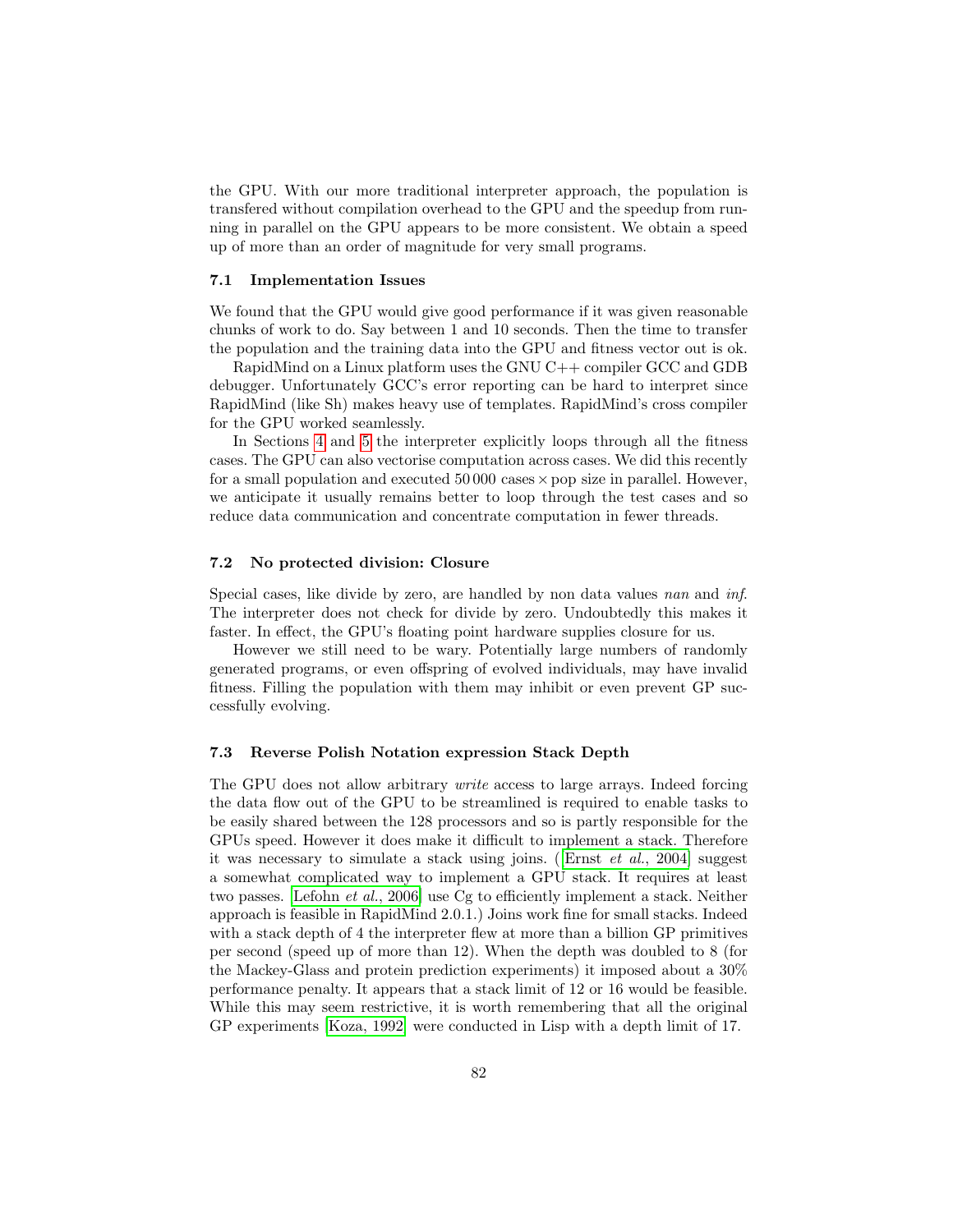#### 7.4 Non-Tree GP, GP without a stack

If the compilation overhead is too heavy, our interpreter approach may be attractive. It could be readily applied to cartesian GP [\[Harding and Banzhaf, 2007\]](#page-11-1) and to linear GP. Typically both approaches use a small number of registers and do not require the use of a stack. Hence a linear genetic program could be interpreted directly on a GPU without incurring the stack overhead or consequent depth limit.

We have deliberately limited ourselves to demonstrating a traditional tree GP actually running on the GPU. We have been prepared to pay the overhead of the instruction loop scheduling one thing at a time. However evolution can often take advantage of muddled situations. We could imagine an evolutionary system in which the program did not wait for exactly the next required instruction to come around. But instead the program could say I will take the result of several instructions, whichever is scheduled first. This might be implemented by the interpreter looking for any bit in a bit mask being set, or an opcode lying in some range, or some other form of fuzzy match between what the program wants and what the interpreter is doing now. Of course the order of the actions of the interpreter might also be evolved. While this form of coevolution is unlikely to yield immediate speed ups on today's problems, it might be a route to meta evolution on more interesting problems in future.

#### 7.5 Possible extensions

We have shown reliable speed ups can be obtained using a SIMD interpreter to execute a GP population on the GPU. [Fok et al.[, 2007\]](#page-11-0) have already shown (albeit for EP) that a GPU can implement mutation and selection. Although genetic programming mutation is more complex, we anticipate it too could be implemented on the GPU. Indeed, although [Fok et al.[, 2007\]](#page-11-0) shied away from crossover, We expect GP crossover could also be performed by the GPU. As GPUs continue to improve, the whole GP may be run by them.

# <span id="page-10-0"></span>8 Conclusions

By using a postfix (RPN) rather than a prefix (Lisp) representation, we have replaced recursive calls by an explicit stack. Avoiding recursion and using cond to select opcodes enabled us to run tree genetic programming with mega populations actually on the GPU. Speed up depends on terminal set, training set size, etc. but parallel operation can yield a speed up of 7–12. Typically a modern GPU interprets hundreds of millions of GP operations per second. Indeed in one case, we exceeded a billion GP ops per second. This is about 0.1 peta GP opcodes per day for \$500.

The SIMD interpreter could be readily adapted to linear GP. Indeed a linear GP system would avoid the overheads associated with simulating a stack. It might be possible to extended it to other types of GP.

C++ code available [ftp://cs.ucl.ac.uk/genetic/gp-code/gpu](http://www.cs.ucl.ac.uk/staff/W.Langdon/ftp/gp-code/gpu_gp_1.tar.gz)\_gp\_1.tar.gz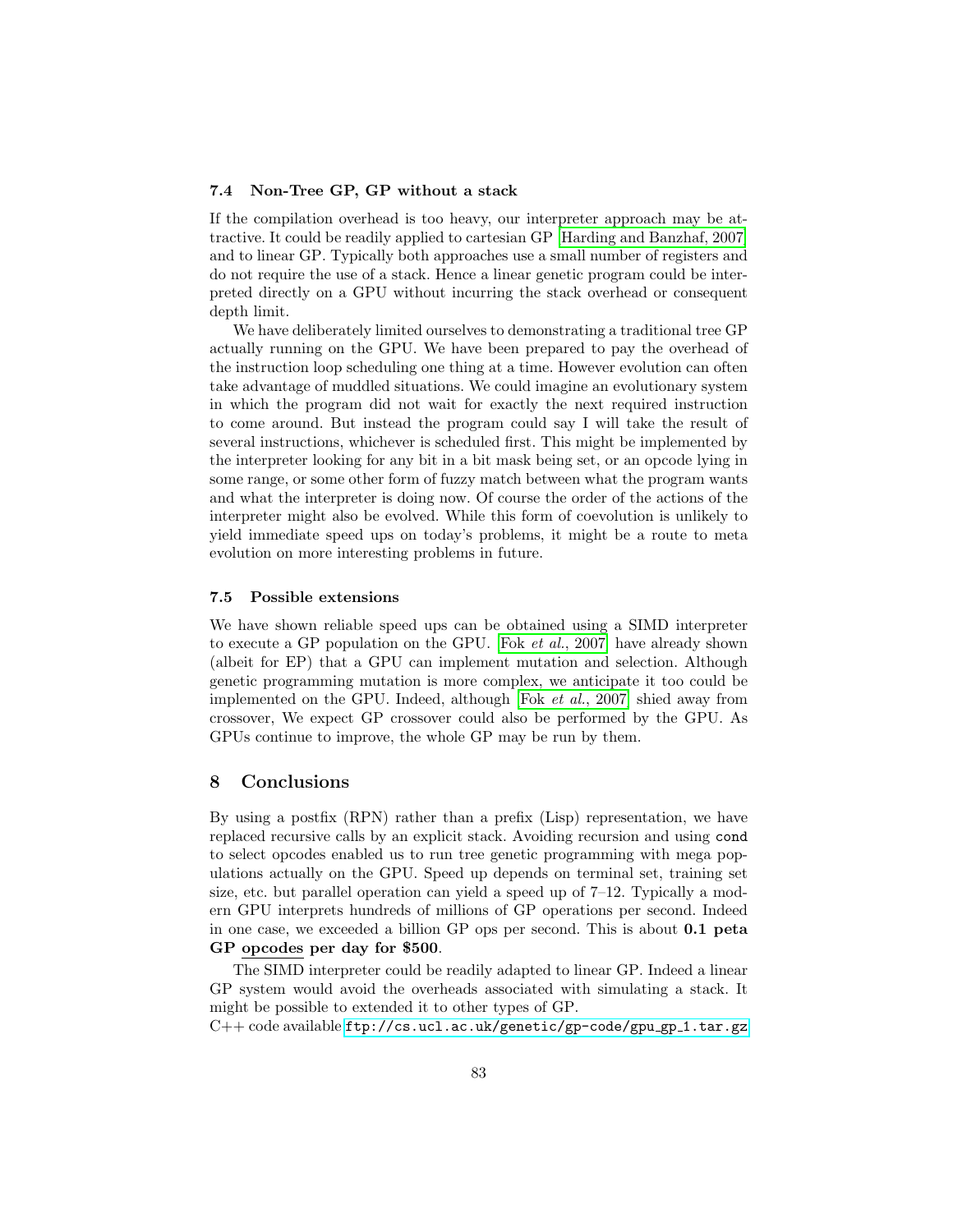#### Acknowledgements

We would like to thank Simon Harding, Nolan White, Paul Price (MUN) and Joanna Armbruster and Nick Holby. Experiments run at Memorial University.

# References

- <span id="page-11-4"></span>Andre and Koza, 1996. A parallel implementation of genetic programming that achieves super-linear performance. In H. R. Arabnia, ed., Proc. of Int. Conf. on Parallel and Distributed Processing Techniques and Apps., pp1163–1174. [CSREA.](http://www.cs.bham.ac.uk/~wbl/biblio/gp-html/andre_1996_parGP.html)
- <span id="page-11-5"></span>Bennett III et al., 1999. Building a parallel computer system for \$18,000 that performs a half peta-flop per day. In Banzhaf et al., eds., GECCO-99, pp1484–1490. [pdf](http://www.cs.bham.ac.uk/~wbl/biblio/gecco1999/RW-788.pdf)
- <span id="page-11-2"></span>Chitty, 2007. A data parallel approach to genetic programming using programmable graphics hardware. In Dirk Thierens et al., eds., [GECCO-07](http://www.cs.bham.ac.uk/~wbl/biblio/gecco2007/docs/p1566.pdf), pp1566-1573. ACM.
- <span id="page-11-6"></span>Chong and Langdon, 1999. Java based distributed genetic programming on the internet. In Banzhaf et al., eds., GECCO-99, p1229. Full text in [CSRP-99-7.](ftp://ftp.cs.bham.ac.uk/pub/tech-reports/1999/CSRP-99-07.ps.gz)
- <span id="page-11-9"></span>Ebner et al., 2005. Evolution of vertex and pixel shaders. In M. Keijzer et al., eds., EuroGP-2005, LNCS 3447, pp261–270. Springer. [doi](http://dx.doi.org/doi:10.1007/b107383)
- <span id="page-11-8"></span>Eklund, 2003. Time series forecasting using massively parallel genetic programming. In Proc. of Parallel and Distributed Processing Int. Symposium, pp143–147. [doi](http://dx.doi.org/doi:10.1109/IPDPS.2003.1213272)
- <span id="page-11-15"></span>Ernst et al., 2004. Stack implementation on programmable graphics hardware. In B. Girod, et al., eds., Proc. Vision, Modeling, and Visualization Conference,255–262 Fernando and Kilgard, 2003. The Cg Tutorial. Addison-Wesley.
- <span id="page-11-10"></span><span id="page-11-0"></span>Fok et al., 2007. Evolutionary computing on consumer graphics hardware. IEEE Intelligent Systems, 22(2):69–78. [doi](http://dx.doi.org/doi:10.1109/MIS.2007.28)
- <span id="page-11-7"></span>Gross et al., 2002. R. Gross, K. Albrecht, W. Kantschik, and W. Banzhaf. Evolving chess playing programs. In W. B. Langdon et al., eds., [GECCO-02](http://www.cs.bham.ac.uk/~wbl/biblio/gecco2002/GP121.pdf), pp740-747.
- <span id="page-11-1"></span>Harding and Banzhaf, 2007. Fast genetic programming on GPUs. In M. Ebner et al., eds., EuroGP-2007, LNCS 4445, pp90–101. Springer. [doi](http://dx.doi.org/doi:10.1007/978-3-540-71605-1_9)
- <span id="page-11-3"></span>Juille and Pollack, 1996. Massively parallel genetic programming. In P. J. Angeline and K. E. Kinnear, Jr., eds., Advances in GP 2, pp339–358. MIT Press. [pdf](http://www.demo.cs.brandeis.edu/papers/gp2.pdf)
- <span id="page-11-13"></span>Koza, 1992. John R. Koza. Genetic Programming: On the Programming of Computers by Means of Natural Selection. MIT Press, 1992.
- <span id="page-11-14"></span>Langdon and Banzhaf, 2005a. Repeated patterns in tree genetic programming. In M. Keijzer et al., eds., EuroGP-2005, LNCS 3447, pp190-202. Springer. [pdf](http://www.cs.ucl.ac.uk/staff/W.Langdon/ftp/papers/wbl_egp2005.pdf)
- <span id="page-11-11"></span>Langdon and Banzhaf, 2005b. Repeated sequences in linear genetic programming genomes. Complex Systems, 15(4):285–306. [pdf](http://www.cs.ucl.ac.uk/staff/W.Langdon/ftp/papers/wbl_repeat_linear.pdf)
- <span id="page-11-12"></span>Langdon and Banzhaf, -. Repeated patterns in genetic programming. Natural Computation. [doi:10.1007/s11047-007-9038-8.](http://dx.doi.org/doi:10.1007/s11047-007-9038-8)